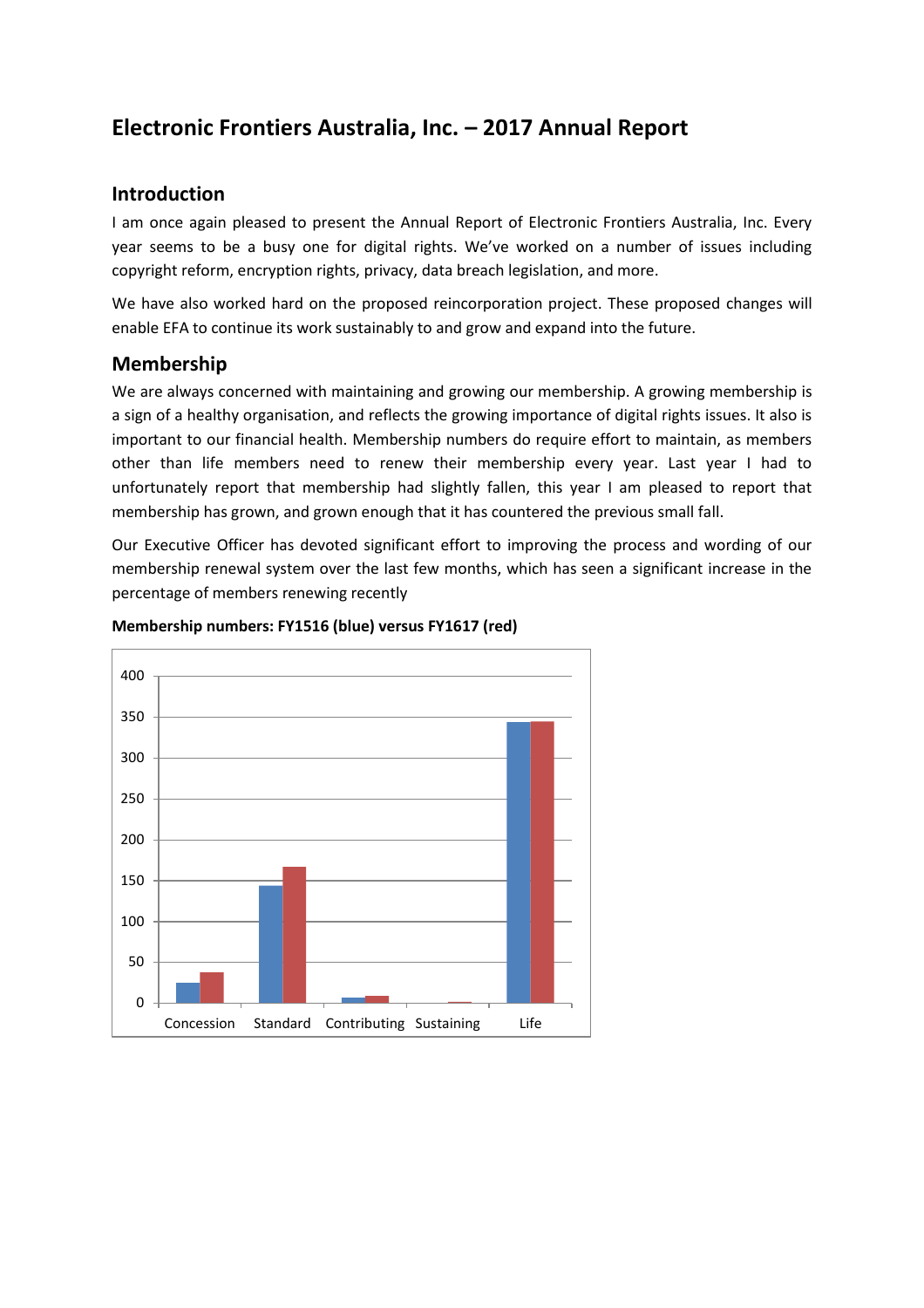**Membership split by type – at 30 June 2017**



A number of members have now joined or renewed at our Contributing (\$199 per year) and Sustaining (\$499 per year) membership levels, which provides a much-appreciated boost to our annual revenue. We have also had our first Life Member join at the new \$1500 price point, which is also of course very welcome.

Our membership is still dominated by Life Members, many of whom joined many years ago and unfortunately have not made any recent financial contribution. We do have several Life Members that provide regular donations, which are of course very valuable and appreciated (as are all our regular donors).

Should we reincorporate as a Company Limited by Guarantee, this will involve all members electing to transfer their membership to the new organisation. This process will provide an ideal opportunity for long-standing Life Members that may not have made a financial contribution for many years, to make a (completely optional) donation at that time.

Our members are the heart and soul of the organisation. As always, I would like to thank all of our members for their pasts, current and future support.

### **Finances**

Our only significant costs are staff related, and diminishing staff costs directly impact our ability to perform our work, and our ability to raise funds, so while continuing to closely monitor staff costs to ensure they are sustainable is an important part of the boards financial oversight role, we need to continue to focus on increased fundraising.

The proposed organisational change represents significant consideration and planning towards such a sustainable revenue model. It opens up several new fundraising options. We also are striving to improve our effectiveness at fundraising through our existing channels and have received advice from professional fundraisers during the year. We are also considering using further professional fundraising services where it can be justified.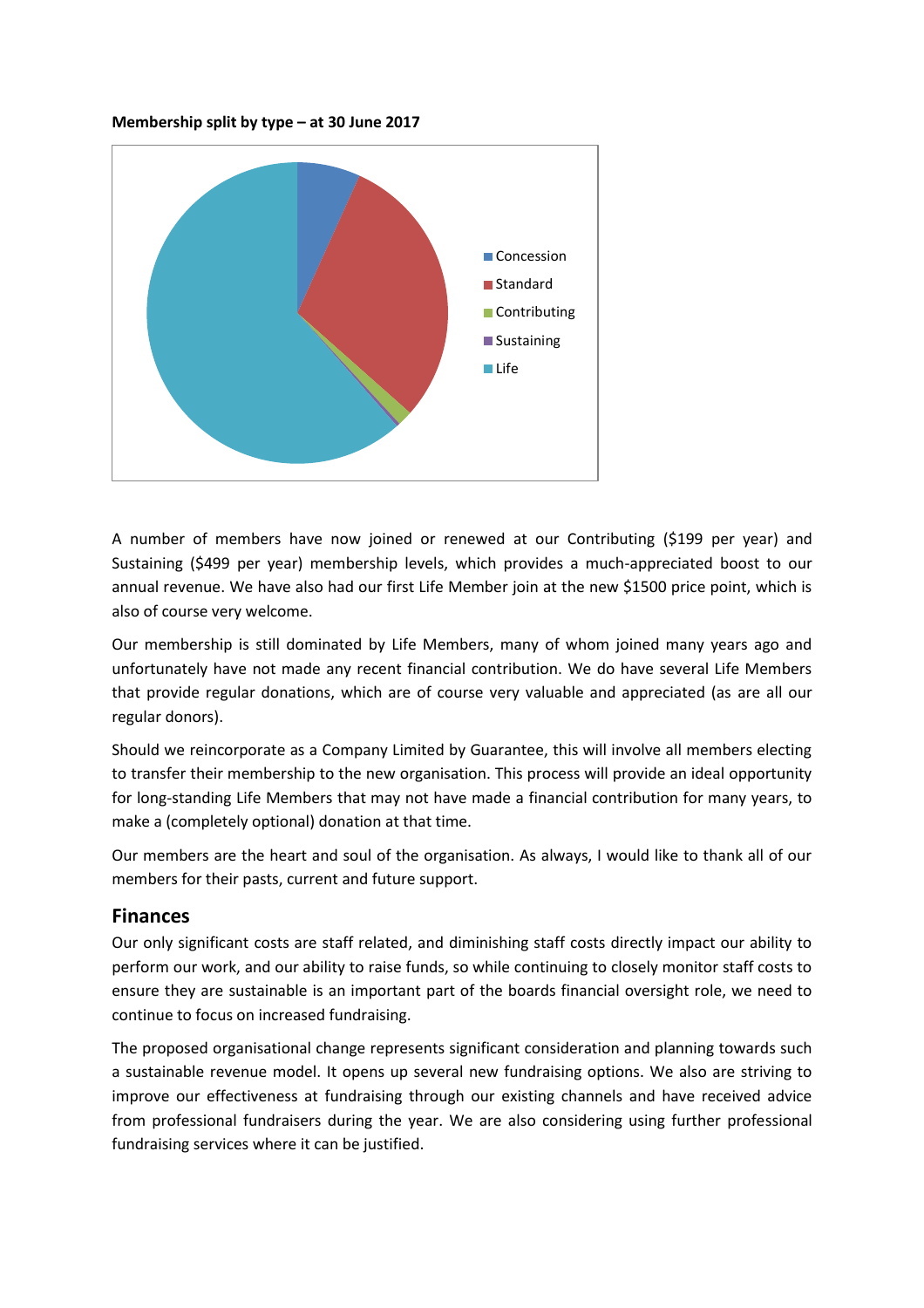As with last financial year, we have again received financial support from, and maintain a productive working relationship with, Google Australia. We have many shared policy positions, and on most of these issues, EFA's policy position predates the founding of Google itself. There are naturally some policy areas where we disagree. The Board is keenly aware of ensuring that this relationship does not materially influence our policy positions.

Efforts to expand our donor base to be less reliant on individual donations continue, and the board continues to be careful to ensure donations do not compromise our policy independence.

We have also received sponsorship for travel and accommodation to attend a variety of conferences, primarily from Google's Asia-Pacific office in Hong Kong. All international travel undertaken by EFA staff or volunteers was covered assisted by sponsorship or other travel support. We have spent a moderate amount on domestic travel, primarily for our Executive Officer to attend events and meetings with parliamentarians and other key stakeholders. The board is careful to ensure that travel costs are kept to a minimum.

Last year I advised that incurred costs from our financial payments provider related to repeated fraudulent transactions. I am pleased to advise that due to changes in our handling of payments, we have been able to deal with this issue, and may be in a position to recoup some of these charges in the very near future.

# **Media**

EFA continues to actively promote discussion of digital rights issues in the media, and provide commentary in response to media inquiries. EFA representatives appeared in print, on radio, on television, in many online fora, and in person.

The number of EFA media appearances is too large (50+) to discuss in detail within the annual report, but all media appearances are recorded on our web site. We have appeared in media including ABC News, ABC Radio National, SBS News, The Guardian, The Daily Telegraph, 3CR, Huffington Post Australia, ZDNet, Business Insider, and more.

- 2017 media mentions and media releases: [efa.org.au/media/media-2017/](https://www.efa.org.au/media/media-2017/)
- 2016 media mentions and media releases (some of which will have occurred since the 2016 annual report): [efa.org.au/media/media-2016/](https://www.efa.org.au/media/media-2016/)

# **Policy**

The policy and advocacy work of EFA is our core mission, and we are very grateful to our policy team who enable us to cover a wide range of complex issues. Our reputation is built on being able to provide technically-informed expert advice on digital rights issues, and we are very lucky to have staff and volunteers as knowledgeable as we do.

It has been another busy year, with a wide range of issues to deal with. That said, it has actually been a fairly light year in terms of the parliamentary submissions and other direct parliamentary policy work that normally provides a lot of our work, largely due to a government with a relatively light policy agenda. This has given our policy team some time to work on developing our own policy documents, and we expect to be able to show some of this work (such as a comprehensive update of our review of the Telecommunications Interception and Access Act) in the near future.

### **Copyright Reform**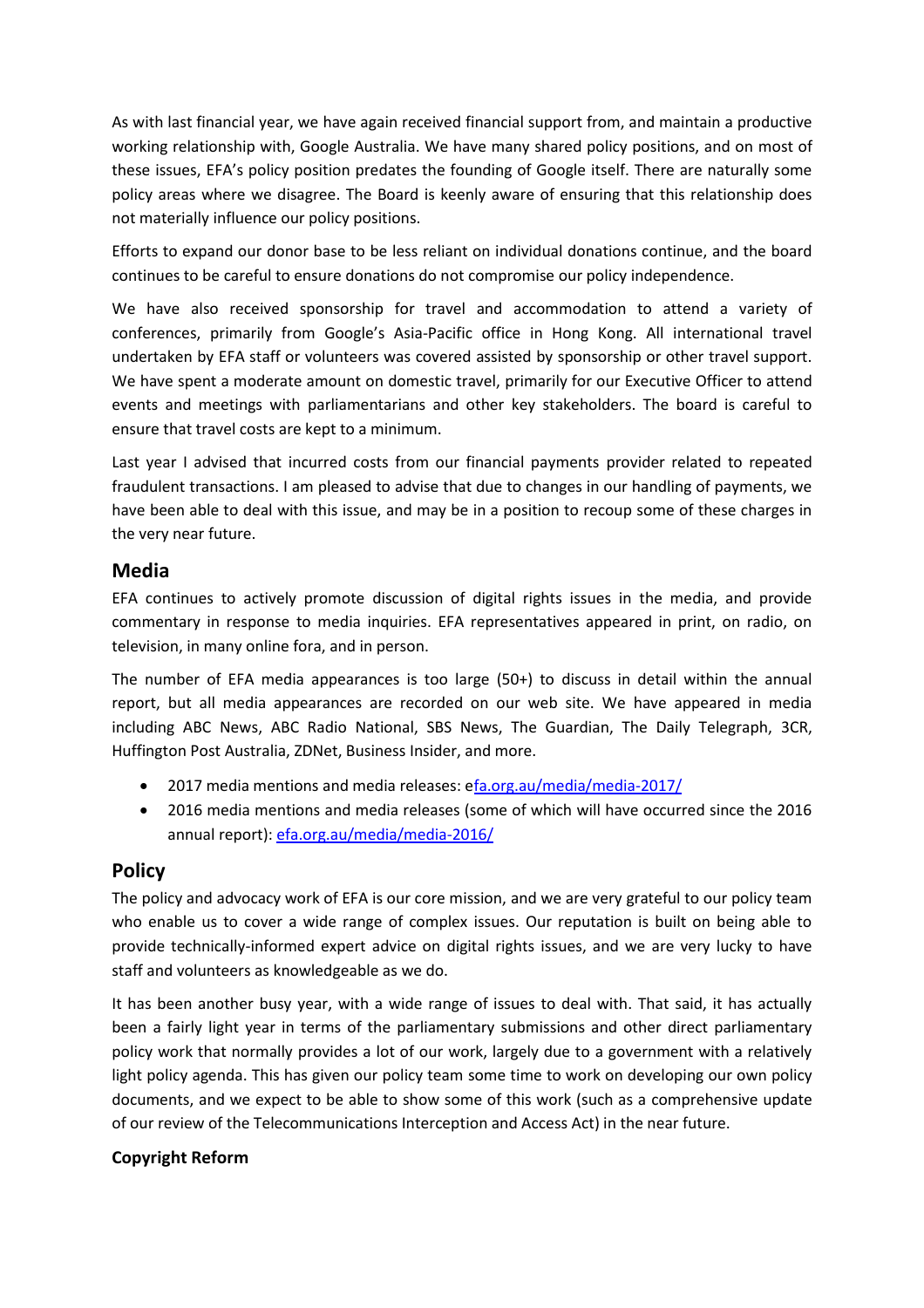Copyright reform continues to be a focus for EFA, and we were pleased to see some significant steps forward this year. We continue to work closely with the Australian Digital Alliance in this context.

The **Copyright Amendment (Disability Access and Other Measures) Bill** became law this year, and this was a major step forward for Australia's copyright law. It removed restrictions that were disastrous for libraries, museums, and galleries seeking to work with digital collections. It freed up access to unpublished works, vital for researchers and increasing access to important historical archives (for example, historical diaries). Most significantly, it implemented the Marrakesh Treaty for the Blind and Vision Impaired, which removes domestic and international restrictions on formatshifting copyright works to create accessible versions. The Bill actually goes much further than the Treaty as it applies to 'all disabilities', not just those relating to vision.

We were, however, disappointed that the bill did go far enough. In order to ensure smooth passage of the bill, the government removed the one 'controversial' aspect of the original draft, which was designed to fix the historical anomaly introduced with the enabling legislation for the Australia-US Free Trade Agreement that saw the 'safe harbour' copyright protections restricted to 'Carriage Service Providers' (ie the major ISPs).

We believe extending the 'safe harbour' protections to all 'internet service providers' will rectify this anomaly, removing significant legal risk from a whole range of Australian organisations, particularly including universities and other educational institutions, as well as Australian-based platforms such as RedBubble, 99Designs etc. The government is continuing to work through this issue and has published proposed regulations which will extend the protections somewhat. We continue to monitor this issue.

Please see: <https://www.efa.org.au/2017/06/15/copyright-amendment-bill/>

#### **Fair Use Reform**

EFA has been a long term advocate of introducing a broad, flexible fair use exception into Australian copyright law. This year, we launched a campaign in conjunction with the Australian Digital Alliance – the Fair Copyright for Australia campaign – dedicated to promoting the introduction of a broad, flexible fair use provision into Australia's Copyright Act.

This reform has now been recommended by six separate government reviews over the last decade, most recently by the Productivity Commission, which described fair use as "a policy must-have".

See the PC's report at: <http://www.pc.gov.au/inquiries/completed/intellectual-property#report>

This campaign leveraged a decision by Australia's volunteer Wikipedia editors to serve banners to Australian visitors across the English-language Wikipedia site promoting the introduction of fair use in Australia. These banners generated a great deal of traffic to the campaign site which featured 'email your MP' functionality and resulted in nearly 10,000 individual emails sent to MPs, the vast majority of which were also copied to the relevant Senators, for a total of over 120,000 contacts. Follow-up meetings with a range of MPs and Senators have confirmed the significant impact of the campaign. The Copyright Agency has since responded with a counter-campaign, and the government recently released its response to the Productivity Commission report which included no formal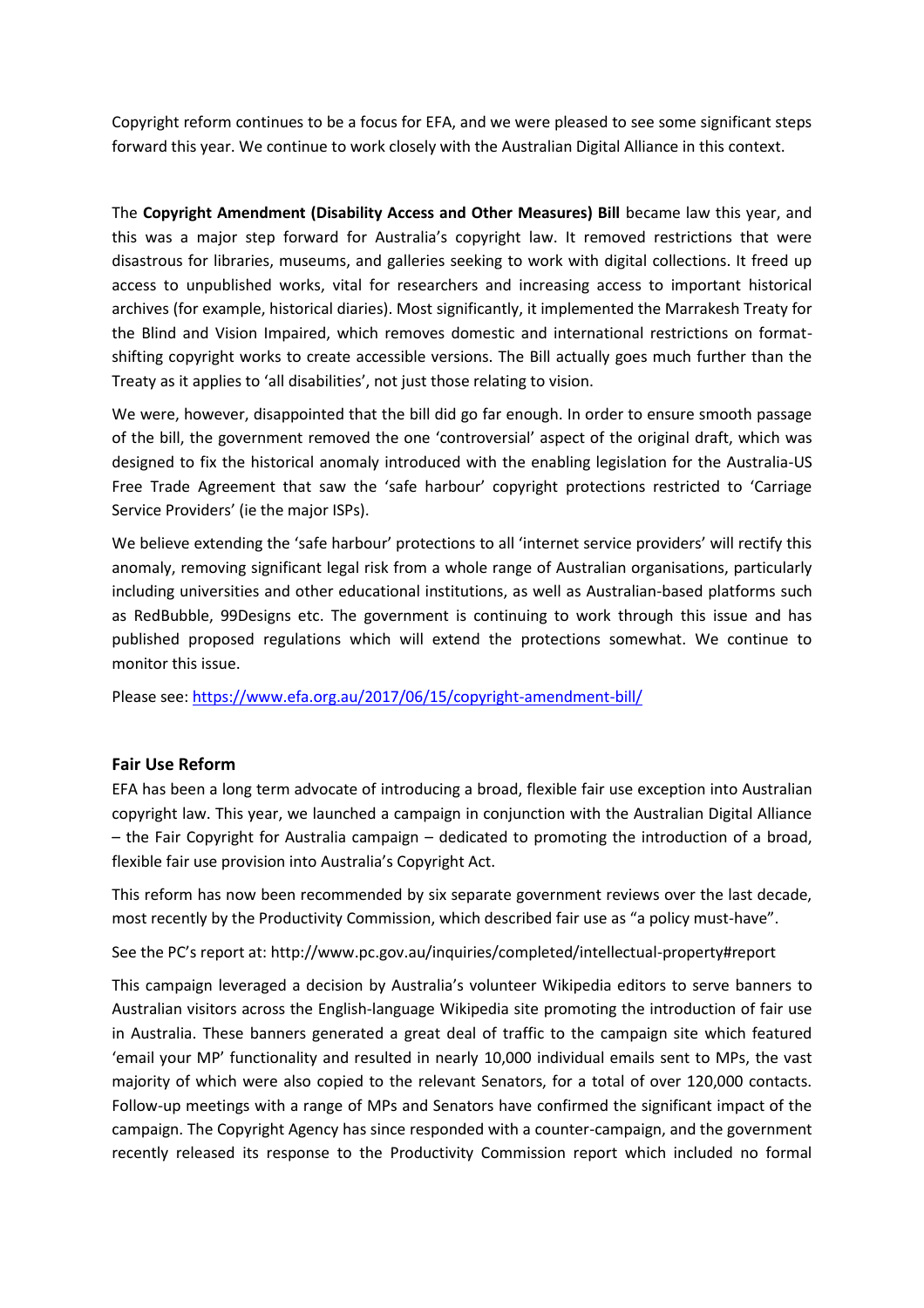commitment on fair use other than 'additional consultation.' This campaign is planned to continue, likely into and beyond the next election, as no firm decision to proceed is expected before then.

See the campaign site at[: https://www.faircopyright.org.au/](https://www.faircopyright.org.au/)

See also the Wikimedia blog post:<https://meta.wikimedia.org/wiki/FairCopyrightOz>

In summary, this year saw major steps forward for copyright reform, and our campaigning for copyright reform, but the issue will continue to be one we advocate for until our antiquated fair dealing provisions are replaced by a modern fair use scheme.

#### **Privacy**

Privacy is a rapidly evolving area of policy and law, and an increasingly complex field that is often difficult for non-experts to understand. Many privacy issues are intimately connected with digital rights issues and privacy continues to be a significant policy area for us.

#### **Civil use of data retention proposal**

Just before Christmas, in a fairly shameless attempt to minimise attention, the Attorney-General's Department announced a consultation on whether data retained under the mandatory data retention scheme should also be available for a range of civil cases.

We thought this was an outrageous, though predictable, example of how once major surveillance powers are introduced, no matter how limited and restricted their use expands to the point they become significant restrictions on individual privacy. The data retention surveillance scheme was still in the process of implementation when metadata we had been assured would only be used for the most significant criminal and national security investigations was being expanded to civil use. We thought this was a disaster, and opened the way to private browsing data being used in divorce proceedings, used against corporate whistleblowers, potentially in copyright cases, and many other ways that could potentially make the data retention scheme a true wholesale privacy disaster. We provided a strongly-opposed submission and also provided extensive guidance for people that wished to make submissions (see: [https://www.efa.org.au/privacy/metadata-civil/\)](http://https/www.efa.org.au/privacy/metadata-civil/). We were therefore very encouraged to see that, despite the consultation running over the Christmas/New Year period, some 260 submissions were submitted (most from individuals), with the vast majority also strongly opposed.

See our submission at:

[https://www.efa.org.au/main/wp-content/uploads/2017/10/EFA-dataretention-civil-cases](http://https/www.efa.org.au/main/wp-content/uploads/2017/10/EFA-dataretention-civil-cases-submission-170127.pdf)[submission-170127.pdf](http://https/www.efa.org.au/main/wp-content/uploads/2017/10/EFA-dataretention-civil-cases-submission-170127.pdf)

In April, the government announced that it would not be expanding the data retention scheme to include civil cases – a significant win!

#### **Proposed Data Re-identification law proposal**

In what appeared to be a hasty and largely knee-jerk response to recent embarrassing examples of supposedly de-identified government data being found to be readily re-identifiable, Attorney-General George Brandis proposed new legislation to criminalise the re-identification of de-identified data (the Privacy Amendment (Re-identification Offence) Bill 2016).

This proposed bill was very poorly considered and was likely to criminalise legitimate research activities while doing nothing material to prevent malicious activity relating to the re-identification of data. These points were expressed in our submission (see: [https://www.efa.org.au/main/wp-](http://https/www.efa.org.au/main/wp-content/uploads/2016/12/EFA-data-reidentification-submission-161219.pdf)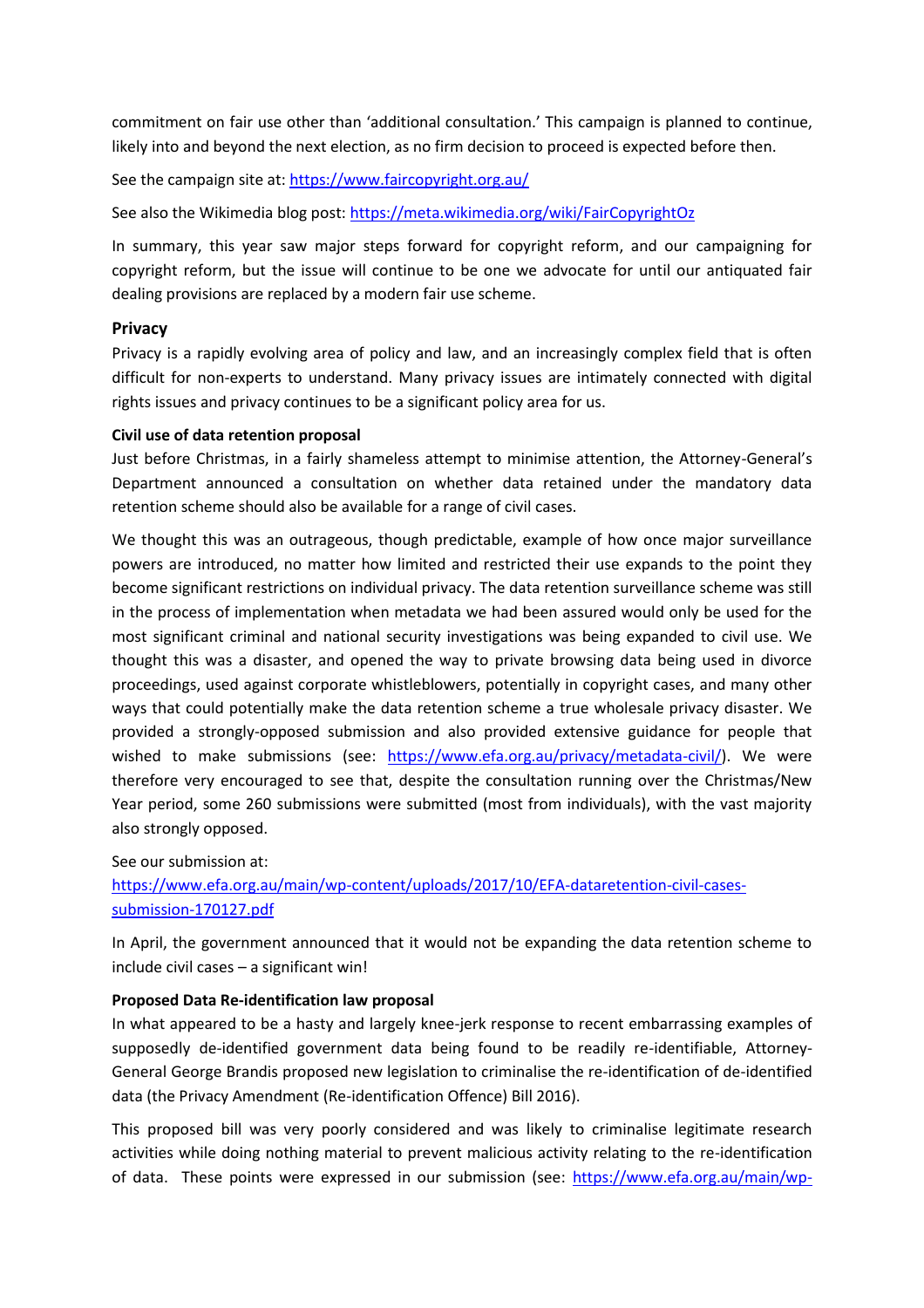[content/uploads/2016/12/EFA-data-reidentification-submission-161219.pdf\)](http://https/www.efa.org.au/main/wp-content/uploads/2016/12/EFA-data-reidentification-submission-161219.pdf) and subsequently both Labor and the Greens indicated that they would not support the bill. The government has therefore chosen not to introduce the bill into parliament, and we do not expect to hear of it again.

#### **Mandatory Data Breach Notification legislation**

In February, Australia finally passed legislation requiring notification of major data breaches, something EFA had advocated for several years. The implementation is now underway, and although the legislation was watered-down significantly to appease complaints from business groups, we still feel that the legislation will increase the likelihood that organisations of all types and sizes will increasingly treat privacy and information security issues as the core organisational risk factors that we believe they should be. We continue to monitor the implementation process as it continues.

#### **'Revenge porn' laws**

A bill criminalising the non-consensual sharing of intimate images became law in NSW (discussion focussed on what is often referred to as 'revenge porn', in which estranged former sexual partners share sexual images obtained during a relationship as an act of revenge with an intent to demean, but applied more widely. A similar bill was proposed by the ACT Greens. We provided a submission on the draft ACT bill (see: [https://www.efa.org.au/main/wp-content/uploads/2017/08/EFA-ACT-](http://https/www.efa.org.au/main/wp-content/uploads/2017/08/EFA-ACT-Crimes-Amendment-bill-submission-170728.pdf)[Crimes-Amendment-bill-submission-170728.pdf\)](http://https/www.efa.org.au/main/wp-content/uploads/2017/08/EFA-ACT-Crimes-Amendment-bill-submission-170728.pdf), which concluded that the bill included appropriately balanced protections for rights such as free speech and a free press, while protecting privacy. The ACT bill was subsequently passed.

#### **Encryption**

As discussed in the 2016 annual report, EFA is concerned about global discussions around restricting encryption, and in 2016 we wrote to the Department of Premier and Cabinet in January 2016, and were pleased to report a letter that expressed government support for strong encryption (see: [https://www.efa.org.au/main/wp-content/uploads/2016/06/PMC-encryption-reply-160219.jpg\)](http://https/www.efa.org.au/main/wp-content/uploads/2016/06/PMC-encryption-reply-160219.jpg).

It was therefore an unwelcome surprise when the Attorney General expressed his intention to convince the Five Eyes group of countries (Australia, USA, UK, Canada and New Zealand) to make legal rulings to make all encryption keys available to authorities. This seemed to go against the previously expressed government position, and in what is now becoming somewhat of a Brandis trademark, was confusing expressed with mutually contradictory statements that were widely interpreted as showing a very poor understanding of the issue (such as insisting that private encryption keys needed to be available to the government, but he was asking for a 'back door').

Despite the incoherence of the proposal, we regarded this as a real threat, and an unwelcome return of encryption as a divisive issue in Australian politics.

As the meeting at which this was discussed between Attorneys-General took place in Ottawa, Canada, and the issue was a multi-national one, EFA joined with the campaign organised by international organisation Access Now, along with other Australian advocacy organisation such as Australian Privacy Foundation and CryptoAustralia. We thought this was a strong initial response, showing a united front from many global civil society organisations, and no concrete proposal has yet appeared.

We are very actively monitoring this issue, and working with CryptoAustralia and others, we will campaign very strongly against any proposals to restrict access to strong encryption by Australians.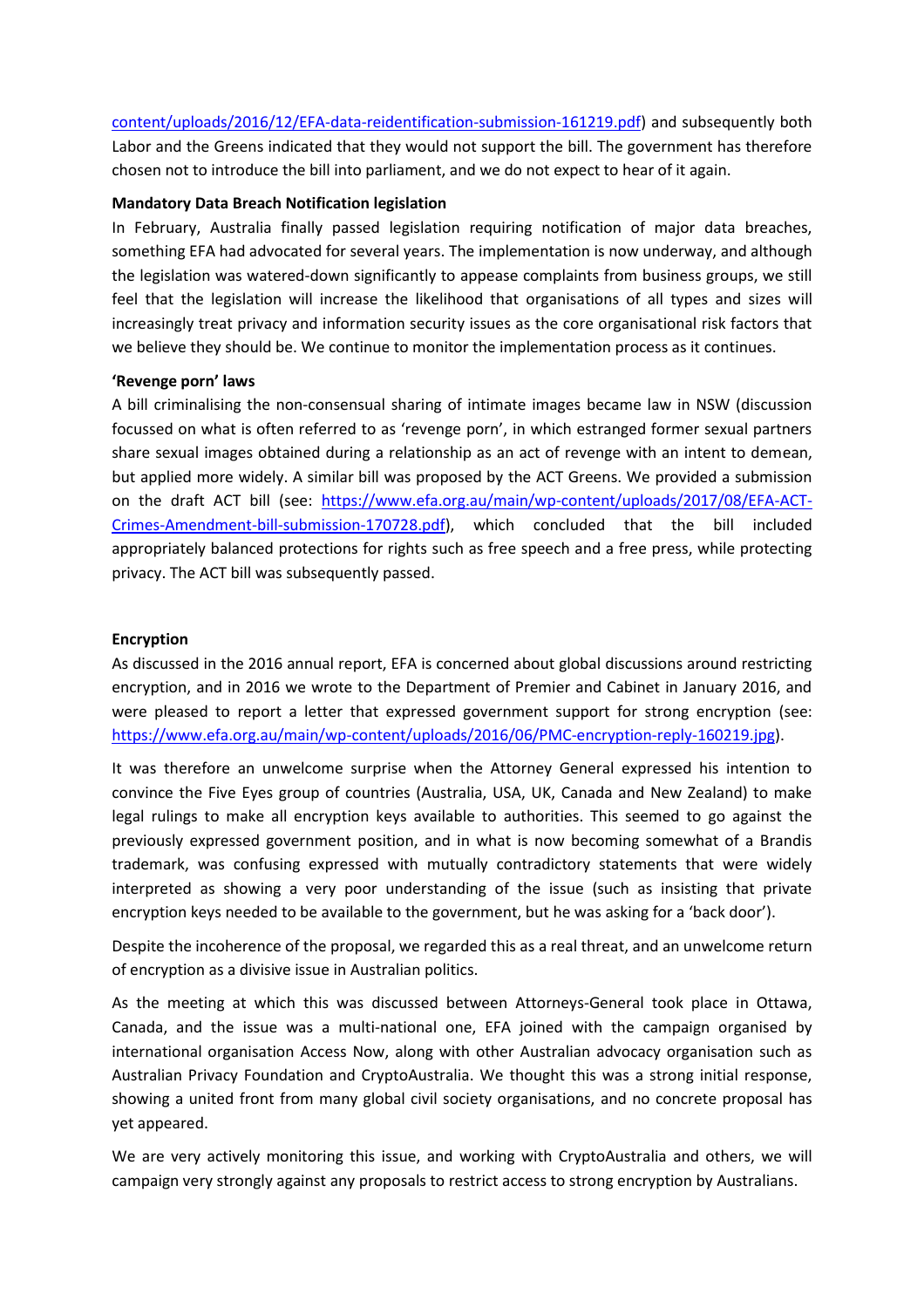See this press release: [https://www.efa.org.au/main/wp-content/uploads/2017/06/Five-Eyes](http://https/www.efa.org.au/main/wp-content/uploads/2017/06/Five-Eyes-encryption-release-170629.pdf)[encryption-release-170629.pdf](http://https/www.efa.org.au/main/wp-content/uploads/2017/06/Five-Eyes-encryption-release-170629.pdf)

#### **Trans-Pacific Partnership Agreement**

The TPPA is a treaty that EFA has campaigned against for multiple years. The TPPA contains several problematic sections covering copyright and intellectual property enforcement and Internet governance (and numerous other sections that we are sceptical about and have contributed to widespread protest, but we consider less directly relevant to EFAs mission).

The TPPA contains, due to US lobbying, provisions that enforce some of the worst aspects of US copyright law (criminalising bypassing Digital Rights Management even for otherwise legal reasons, extended copyright length, criminal liability for internet intermediaries like ISPs, etc), without any of the benefits. It also imposes rules on country code domains that fundamentally limit the ability of independent nations to make appropriate choices for their national needs, and misunderstand basic principles of Internet governance. We also strongly object to the process by which the treaty was negotiated, locking out not just civil society but even most elected politicians from the process, but allowing an inside track for industry lobbyists.

EFA made a submission to the Foreign Affairs, Defence and Trade Committee of the Senate in October 2016, and that submission summarises our many objections to the treaty, both in substance and process.

See: [https://www.efa.org.au/main/wp-content/uploads/2016/11/EFA-Senate-FADT-TPP-Enquiry-](https://www.efa.org.au/main/wp-content/uploads/2016/11/EFA-Senate-FADT-TPP-Enquiry-161031.pdf)[161031.pdf](https://www.efa.org.au/main/wp-content/uploads/2016/11/EFA-Senate-FADT-TPP-Enquiry-161031.pdf)

Though President Trump announced soon after his election that the US was pulling-out of the Trans-Pacific Partnership, the remaining countries continue to work towards making this agreement a reality, holding a meeting in Sydney in August.

In conjunction with a range of other organisations from across the remaining TPP countries, we signed an open letter calling for the copyright and ecommerce chapters to be renegotiated without the unfortunately excessive clauses pushed by the United States. See these press releases:

See: [https://www.efa.org.au/main/wp-content/uploads/2017/08/TPP11-copyright-release-](http://https/www.efa.org.au/main/wp-content/uploads/2017/08/TPP11-copyright-release-170828.pdf)[170828.pdf](http://https/www.efa.org.au/main/wp-content/uploads/2017/08/TPP11-copyright-release-170828.pdf)

And: [https://www.efa.org.au/main/wp-content/uploads/2017/08/TPP11-ecommerce-release-](http://https/www.efa.org.au/main/wp-content/uploads/2017/08/TPP11-ecommerce-release-170828.pdf)[170828.pdf](http://https/www.efa.org.au/main/wp-content/uploads/2017/08/TPP11-ecommerce-release-170828.pdf) 

#### **Australian Open Government Partnership Network**

EFA is a founding member of the Australian Open Government Partnership Network. This network includes partners such as Transparency International Australia, Open Knowledge Foundation Australia, and the Open Australia Foundation. The AOGPN brings together these groups to jointly and effectively lobby for whistle-blower protection, improvements to freedom of information processes and access, release of government data, confidence in our electoral systems, more regular voluntary release of government data, and other improvements to government handling of information.

EFA continued to support the AOGPN and Jon Lawrence continued to serve on the initial Steering Committee until a more permanent management committee was established. EFA remains a member of the AOGPN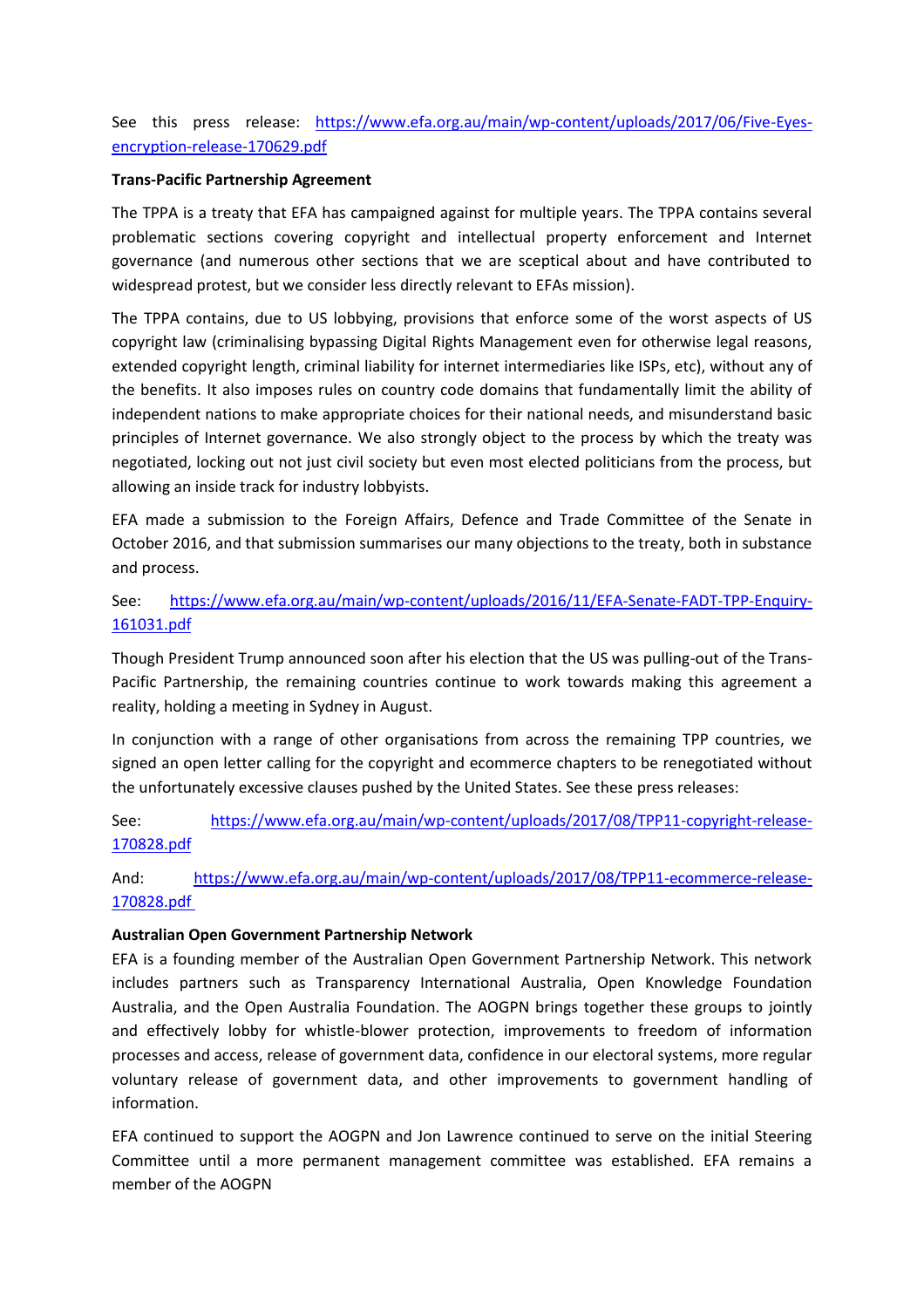#### **Digital Rights Management**

We were very disappointed with the World Wide Web Consortium's decision to publish a digital rights management standard (the Encrypted Media Extension for web video). There are a number of problems with the standard, including lacks of protection for accessibility, lacks of legal protection for security researchers, and lack of protection for competition. We also feel that publishing a standard that is a divisive one, which is strongly dissented from by a sizeable majority of W3C members, undermines the consensus-based standards model that has driven the success of the web and the internet for decades.

The process involved in this decision was marked by unwillingness to negotiate from those organisations in favour of DRM, and has left the W3C deeply divided and backing a standard that lacks the basic legal protections required.

Electronic Frontiers Australia is not, and was not, a member of the W3C. However the Electronic Frontier Foundation was, and resigned in protest at this decision, and we support their position. We republished EFF commentary on to raise awareness of this issue.

See[: https://www.efa.org.au/2017/07/10/w3c-drm-for-the-web/](https://www.efa.org.au/2017/07/10/w3c-drm-for-the-web/)

#### **International Internet Governance**

EFA Chair David Cake continued to represent EFA within ICANN (the Internet Corporation for Assigned Names and Numbers) community processes. David was elected to the Executive Committee of the Non-Commercial Users Constituency, representing the Asia Pacific region, and helped with outreach efforts to help involve civil society organisations around the world in internet policy work.

David is also very actively involved in ICANN policy making, most significantly as Vice-Chair of the Next Generation Registration Data Service Working Group, which is working towards replacing the WHOIS system that contains contact information for domain names, and making it compatible with modern privacy law and expectations of privacy protection. This is a central part of internet infrastructure, and strong privacy protection at the heart of the internet is vital to protect internet users from harassment. This effort is a multi-year effort, involving dozens of regular participants from a wide range of interests some of them strongly opposed to any pro-privacy change, but is of such global significance that it is important for a strong voice for civil society interests, especially those that are in favour of privacy rights.

David was able to attend ICANN meetings in Johannesburg and Copenhagen, and an ICANN Non-Contracted Parties House meeting in Iceland, through travel funding from ICANN for participants in its policy processes. No financial costs to EFA were incurred.

#### **National Biometrics**

As this report is being written, the government has announced its intention to use drivers licence data to form a national face recognition database (the National Facial Biometric Matching Capability). Obviously, the privacy implications of this are significant. EFA is actively following this issue.

See[: https://www.efa.org.au/2017/10/04/national-facial-recognition/](https://www.efa.org.au/2017/10/04/national-facial-recognition/)

**Events**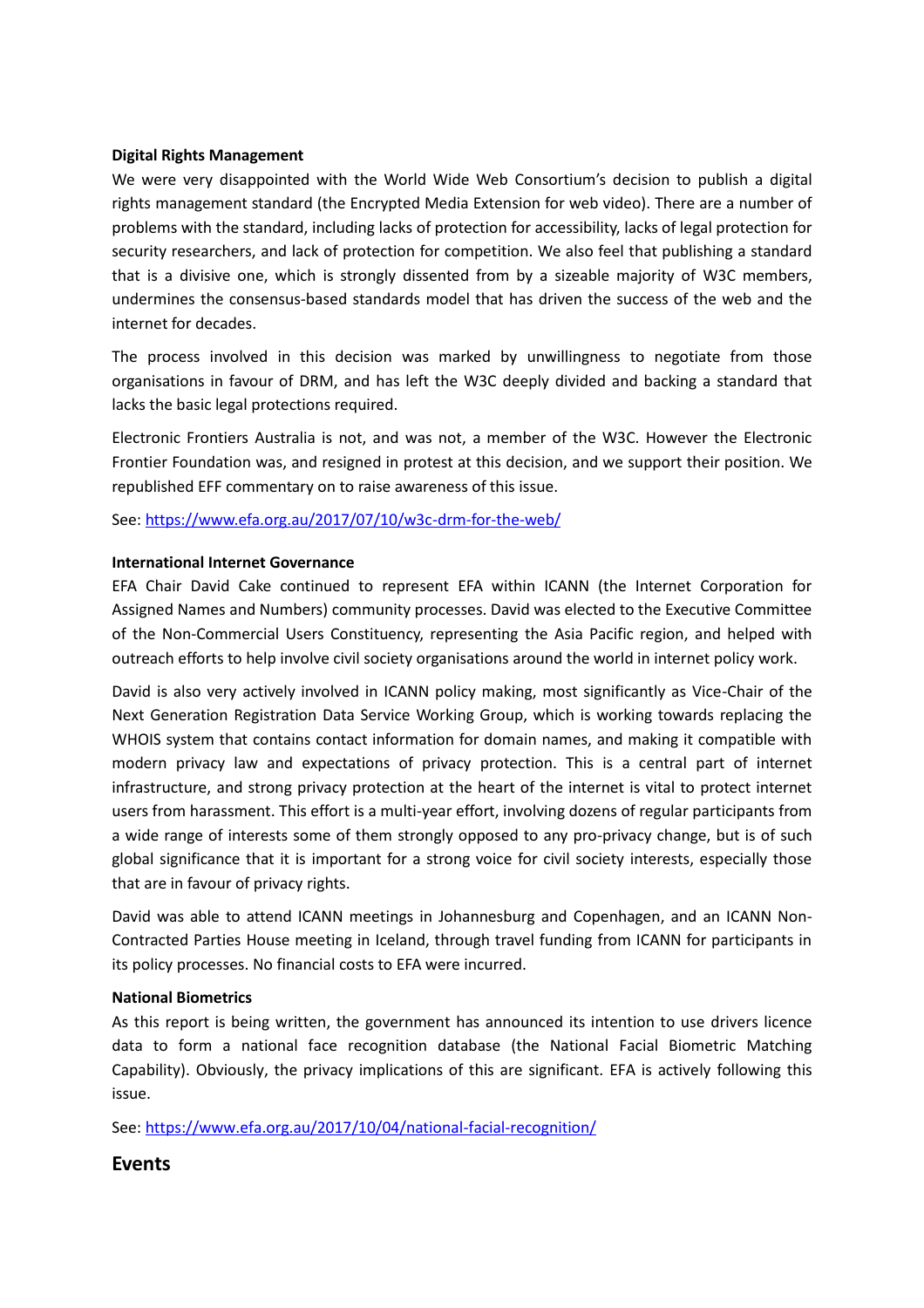EFA organised a number of events this year, and participated in others.

### **Film Screenings**

We presented three screenings of the film Killswitch: The Battle to Control the Internet.

In Killswitch: The Battle to Control the Internet, Lawrence Lessig, Tim Wu and Peter Ludlow frame the story of two young hactivists, Aaron Swartz & Edward Snowden, who symbolize the disruptive and dynamic nature of the Internet. Their lives parallel one another as they free information to millions on the Internet, putting them directly in the cross-hairs of the most powerful interests in the world.

Each screening was followed by discussion.

In Melbourne, the screening was hosted by Electron Workshop, and was followed by a discussion by a wide-ranging discussion led by our Executive Officer, Jon Lawrence and Matthew Cengia from Open Knowledge Foundation.

In Brisbane, the screening was at the Brisbane Square Library, and was presented in conjunction with the Queensland Council for Civil Liberties.

In Sydney, the screen was at the Mitchell Theatre, Sydney Mechanics' School of Arts, and was presented in conjunction with the NSW Council for Civil Liberties. Discussion following the film was a Q&A with Jon Lawrence, the Executive Director of EFA, and Christopher Camacho, Office Coordinator of NSWCCL.

We intend to continue to present films in this format when we find appropriate films, and plan to include screenings in other cities where possible.

### **Surveillance Public Forum**

EFA was part of the Surveillance Public Forum Melbourne in May, organised by the Office of the Victorian Commissioner for Privacy and Data Protection. Our Executive Officer Jon Lawrence participated in a debate about the tension between privacy, civil liberties and national security in the surveillance state.

#### See[: https://events.unimelb.edu.au/events/8577-surveillance-privacy-awareness-week-2017](https://events.unimelb.edu.au/events/8577-surveillance-privacy-awareness-week-2017)

### **Conferences**

Our Executive Officer, Jon Lawrence participated in a discussion panel on 'The big issues for the internet in Australia' at the **Australian Library and Information Association National Conference** in Sydney in February.

Also in February, David Cake and Jon Lawrence attended the **Australian Digital Alliance Copyright Forum 2017: Fair Use, Flexibility and Exceptions for Creativity** and actively participated in discussion there. This annual event is very valuable for anyone interested in copyright reform, and intellectual property reform generally.

In conjunction with the **World Wide Web Conference**, held in Perth, and the as part of the Festival of the Web of events associated with the conference, EFA presented a one day conference discussing digital rights issues called **Bytes and Rights**. The keynote speaker was Dr Wendy Seltzer, who a staff member at the World Wide Web Consortium, and has been a Fellow at Harvard's Berkman Center, a staff attorney at the Electronic Frontier Foundation, a liaison to the ICANN Board, founded the Lumen clearinghouse (formerly known as *ChillingEffects.org*), and a director of the Tor Project. EFA intends to use the Bytes and Rights name for other events in the future.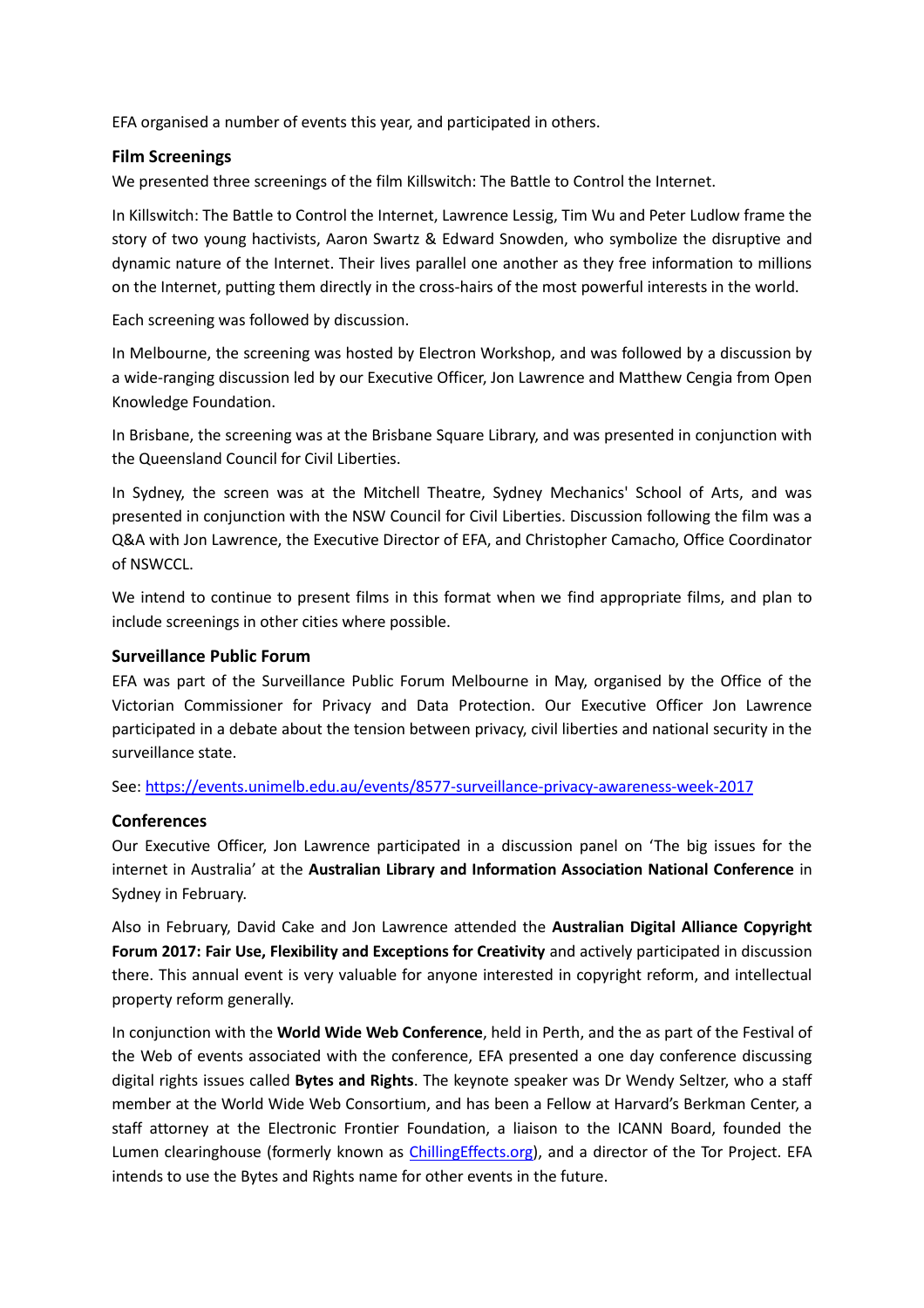David Cake and Jon Lawrence attended the Australian **Digital Alliance Copyright Forum 2017: Fair Use, Flexibility and Exceptions for Creativity** and actively participated in discussion there. This annual event is very valuable for anyone interested in copyright reform, and intellectual property reform generally.

We were sufficiently impressed by the speech by Karen Chester of the Productivity Commission that we published it on our web site.

See: [https://www.efa.org.au/2017/02/24/what-is-fair-karen-chester-from-the-productivity](https://www.efa.org.au/2017/02/24/what-is-fair-karen-chester-from-the-productivity-commission/)[commission/](https://www.efa.org.au/2017/02/24/what-is-fair-karen-chester-from-the-productivity-commission/)

### **International Conferences**

In December 2016, Board member Andrew Pam attended the global I**nternet Governance Forum** in Guadalajara, Mexico.

In July, Jon Lawrence attended the **Asia-Pacific Regional Internet Governance Forum** in Bangkok. This meeting was originally scheduled to be held in Melbourne, however the primary sponsor – auDA – decided to withdraw their funding, and a number of Thai organisations stepped in late to take over the meeting. Given that this was originally to be a major event in Australia, it was disappointing that Jon was the only representative of an Australian organisation to attend the event.

David Cake was able to attend the **Internet Freedom Festival**, held in Valencia, Spain. This is a meeting of internet activist groups from throughout the world, particularly focussing on privacy and security issues and internet activism. David was a co-presenter and organiser of an Internet policy making and civil society session.

### **Reincorporation Project**

We have been discussing the proposed change from an Incorporated Association to a Company Limited by Guarantee for some time. We have endeavoured to maintain an open dialogue with our members, and to be as consultative and open on this issue as practical.

We think that has been successful, we have received many useful and insightful comments from members, the majority of which we have incorporated into the final constitution presented to you at this AGM. We have also benefited from excellent pro bono legal advice from Rob Gregory of Maddocks, who have previously advised on the constitutions of other Australian Internet institutions.

EFA has struggled for some years to expand its funding, and it really has been a struggle. We have for the most part managed, but our reserves have shrunk, funding has proved less stable than we hoped (it can be much easier to get funding when there is a public issue we are dealing with, but that is also often when we are most pre-occupied). We certainly intend to keep doing so by existing methods, such as increasing membership, appeals to members and members of the public to donate one a one off or continuing basis, and some donations from major corporate donors. But we also think that a key part of developing a stronger organisation to diversity our funding base, and the new constitution allows us to do that in a few ways, directly or indirectly. We hope it will be a major step in the positive evolution of EFA, increasing both our range of funding options and the range of activities we perform regularly. We also acknowledge that the higher reporting requirements of the new constitution will force the board to work a bit harder at governance and financial management, and we welcome that change.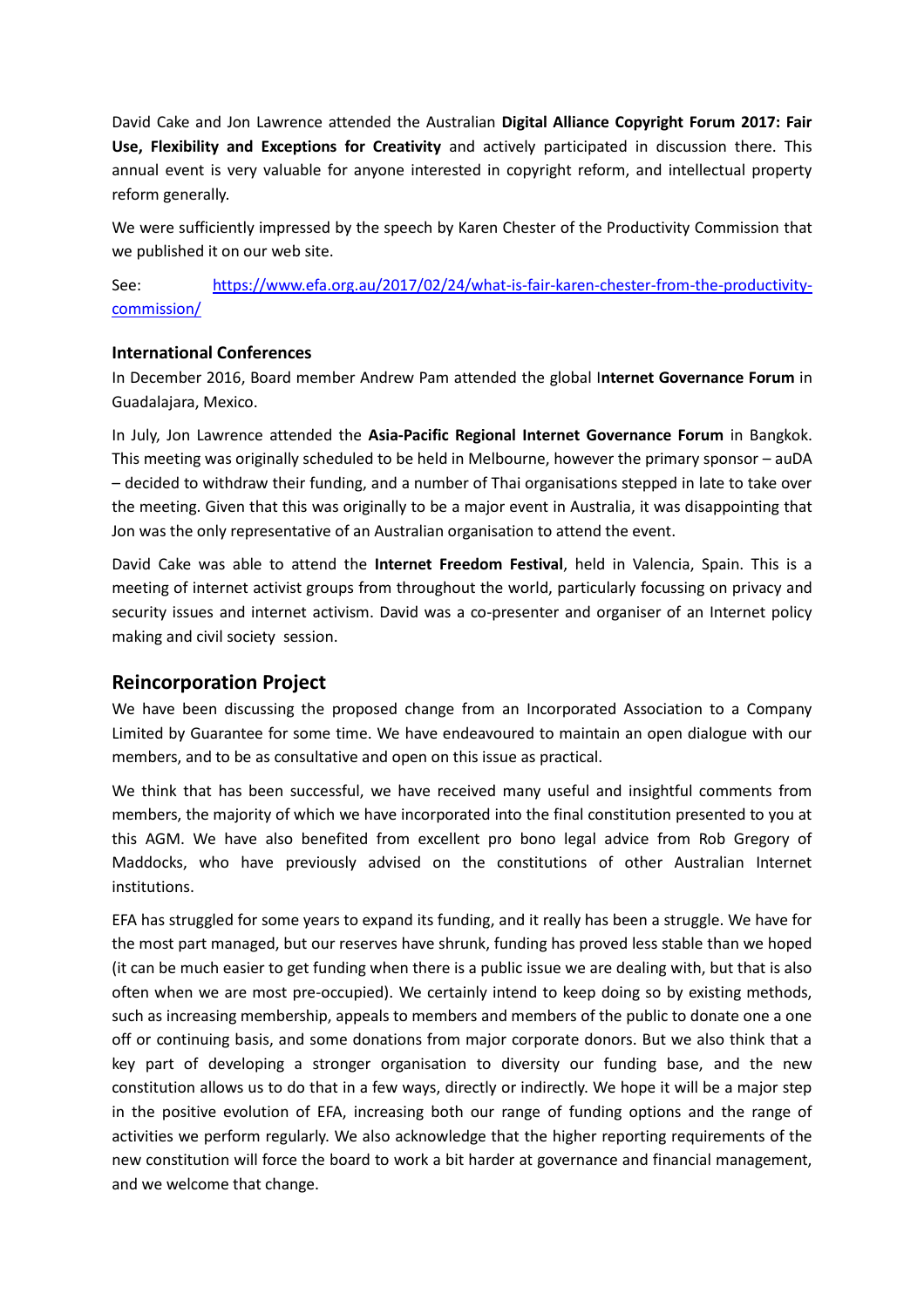There are, in addition, other reasons why our current situation is inadequate for our current needs. For example, as a nationally focussed organisation, it is no longer appropriate for us to maintain a state-based incorporation.

The current EFA Inc. Rules of Incorporation allow organisational members, but define them as a separate category of membership, meaning that a small number of organisational members would have an effective veto power over any constitutional changes. As a result, the board resolved at the commencement of the reincorporation project not to accept any organisational members under the current rules.

The proposed new constitution addresses this issue  $-$  there will be one category of member, including organisations, each with a single vote – thereby removing the disproportionate power for organisational members. This will allow us to develop closer working relationships with the many organisations with whom we regularly work, and also to attract commercial businesses aligned with our goals, thereby creating a potentially significant new source of revenue.

In addition, the new organisational objectives will smooth the path to attaining Deductible Gift Recipient (DGR) status, which will open up additional, potentially significant revenue sources, which will assist with general organisation financial sustainability as well as enhance our capacity to fulfil our educational and advisory roles, such as providing up to date reference material on relevant legislation and other digital civil liberties issues.

Two primary sources of DGR funding will be:

- corporate giving programmes, which involve regular donations from employees managed through payroll that is then matched by the employer, and;
- grants from philanthropic foundations.

It should be noted that any additional funding received as a result of attaining DGR status is likely to be less than 50% of the total funding for the organisation, however this additional funding will ensure that a much higher percentage of non-DGR funding can be devoted to our advocacy and campaigning activities.

We have not yet finalised the full transition plan from the old to the new organisation  $-$ it is our intention to transfer all active memberships, all assets, and everything necessary for EFAs continued operation in as practical and transparent a manner as possible. The membership will be fully consulted on a transition plan to be created by the 2018 board. But we have looked at the basics required of such a plan, and are fully confident it is doable.

# **Other Organisational Changes**

We have completed our transition away from using the Google platform and are continuing to shift our internet infrastructure towards open source services, with an implementation of NextCloud – an open source file management and collaboration platform – planned to occur shortly.

We are also migrating our hosting services away from a US provider to local provider Serversaurus, who are providing services to us at no cost, as an in-kind donation. Serversaurus is run by Marty and Nick from Electron Workshop in Melbourne, who have been strong supporters of EFA for many years. We have also been using Electron Workshop as a physical office for our Executive Officer, and it will serve as our Registered Office and Principal Place of Business should we reincorporate as a Company